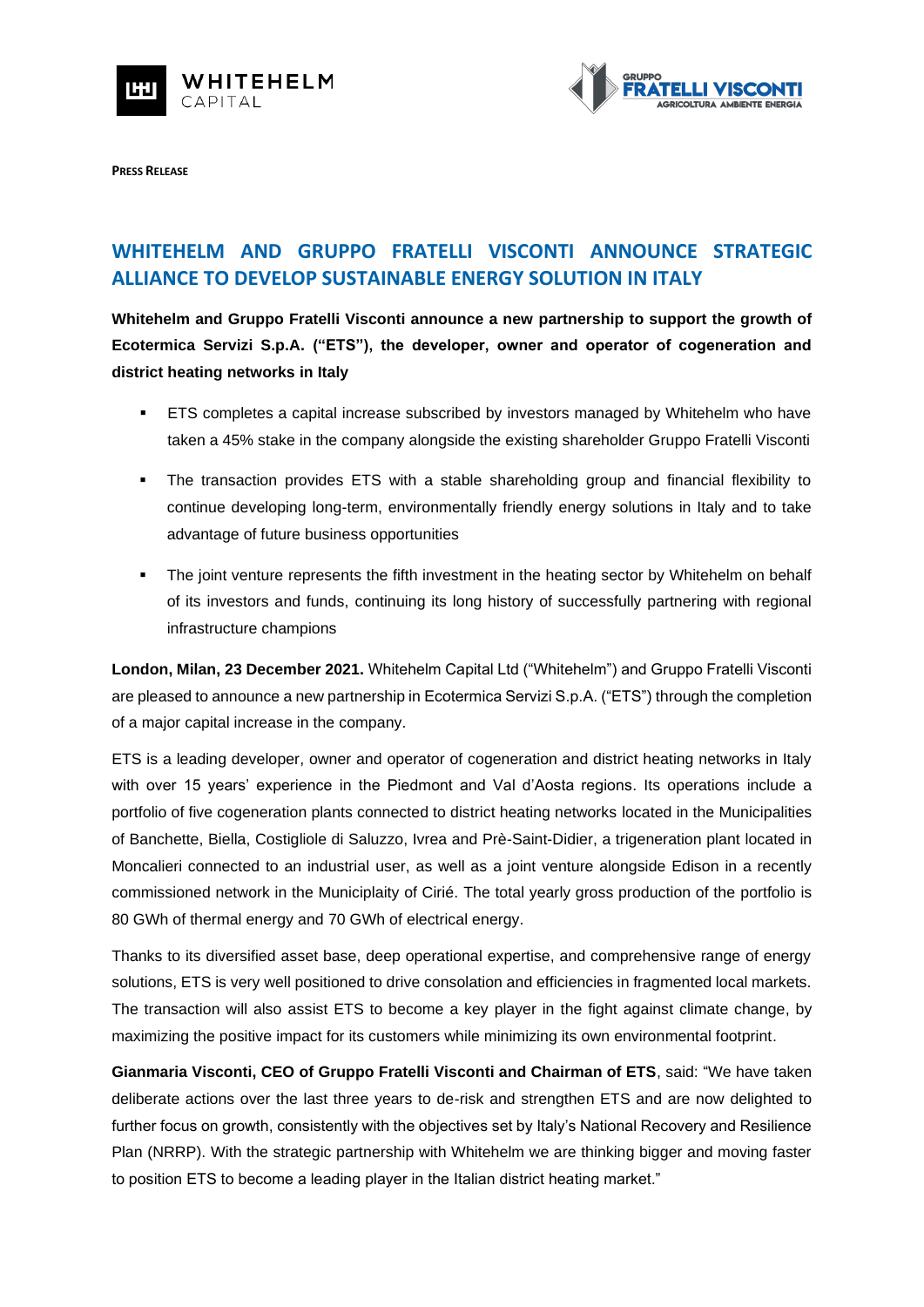



**Matteo Andreoletti, Head of Infrastructure Equity, Europe and North America at Whitehelm Capital**, said: "We are very pleased by our partnership with Gruppo Fratelli Visconti in ETS which is consistent with our strategy to support the decarbonisation of our communities".

He added: "The investment in ETS is Whitehelm's fifth transaction in the heating sector and continues our long history of successfully partnering with regional infrastructure champions. We continue to see excellent investment opportunities within mid-market infrastructure, particularly in sectors supporting the energy transition."

**\* \* \***

## **ABOUT WHITEHELM CAPITAL**

Whitehelm is one of the worlds most experienced infrastructure managers, partnering with clients to invest in true infrastructure assets for over 23 years. Whitehelm has EUR 6.9 billion invested across 108 direct infrastructure debt and equity investments since inception and EUR 4.6 billion of funds currently under management. Whitehelm offers investors access to infrastructure assets across geographic markets, as well as across the full spectrum of the asset class including unlisted infrastructure, listed infrastructure, and infrastructure debt.

You can find further information at [www.WhitehelmCapital.com.](http://www.whitehelmcapital.com/)

## **ABOUT GRUPPO FRATELLI VISCONTI**

Fratelli Visconti Group is a "conglomerate" of companies which have only one mission: provide sustainable solutions in energy and waste management, to maximize resources value while minimizing environmental impact. The Group, with its subsidiaries, is one of the leading companies in the national environmental sector, in particular in the municipal wastewater treatment. During last years the Group made important investments in the energy sector to follow a new vision where any modern industrial process management system must do no longer focus on discarding waste and energy but on maximized utilization of all resources contained in the waste and process efficiency, pushing the use of renewable energy.

For more information, visit: https://www.fratellivisconti.it